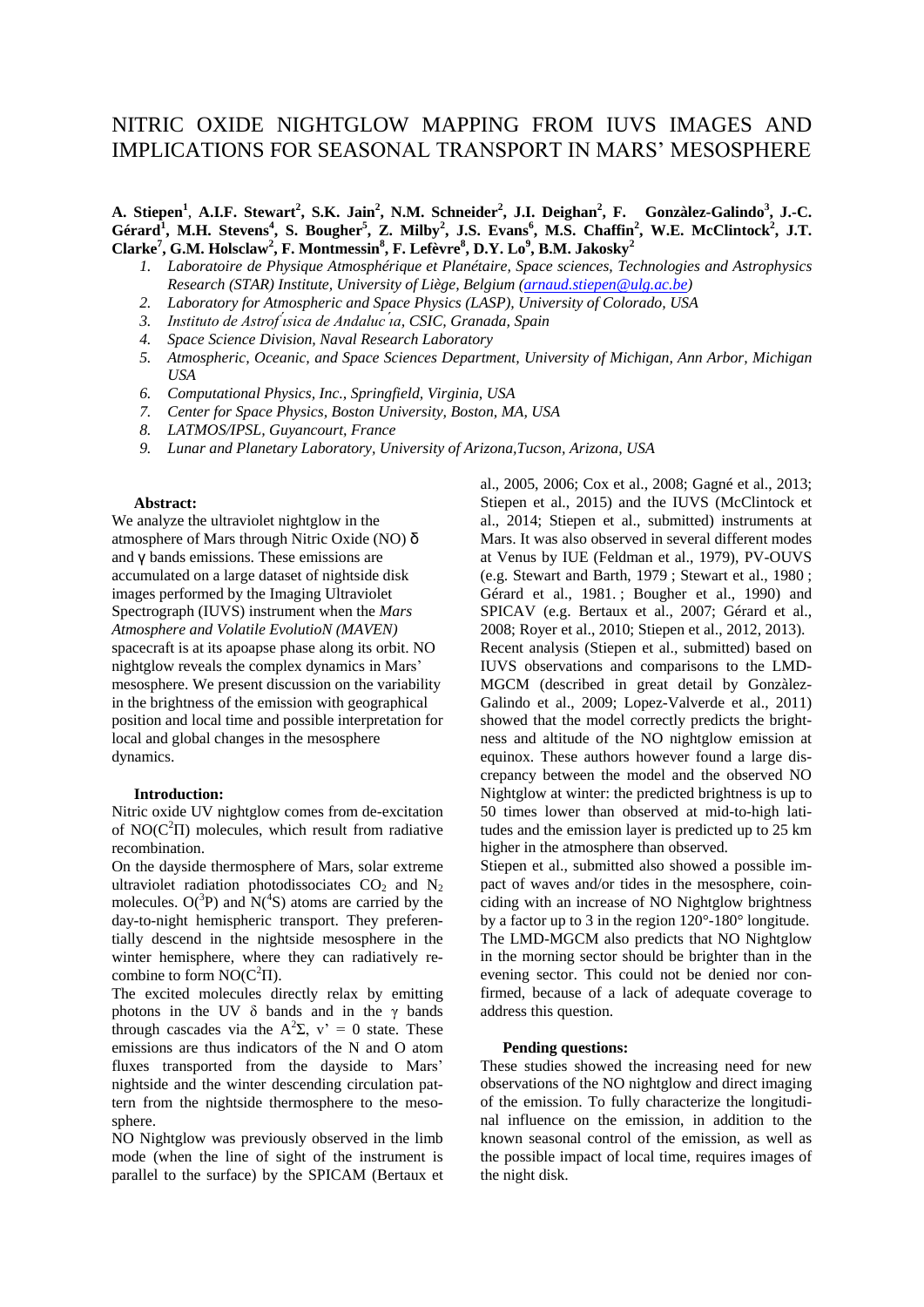We use in this study images of the night disk by the IUVS instrument accumulated over 317 MAVEN orbits (from 01 April  $2016 - LS = 131 -$  to 06 June  $2016 - LS = 164$ ). Data collected so far maps the NO nightglow emission in the southern hemisphere during winter.

Figure 1 shows the UV NO nightglow image taken by IUVS during on the 4th of May 2016 on a geographic grid. This image reveals un unexpected complex structure of the emission. The brightest emission is observed close to the southern winter pole. The emission is also surprisingly more intense in some sectors situated close to the equator : at 120° and 150° longitude. The image also reveals spots and streaks, indicating irregularities in the wind circulation pattern.



**Figure 1** - Adapted from Jakosky et al., submitted. The green/white color-code indicates the brightness of the NO nightglow emission during winter in the southern hemisphere. A topographic map and the white latitude/longitude grid show that the emission is brighter towards the winter pole. We also note two regions of enhanced brightness close to the equator: at 120°E and 150°E.

The disk images are compared to the LMD-MGCM model (see Gonzàlez-Galindo et al., this issue) to focus on the local time and geographical influences on the NO Nightglow emission. Our analysis will focus on the latitudinal, longitudinal and local time control of the emission. We will also provide a statistical study of the regions of enhanced brightness (i.e. splotches and streaks) and deliver possible interpretation from the comparison to the GCM.

### **Acknowledgements**

A. Stiepen is supported the Fund for Scientific Research (F.R.S.-FNRS). The MAVEN mission is supported by NASA through the Mars Exploration Program in association with the University of Colorado and NASA's Goddard Space Flight Center. M. Stevens is supported by the NASA MAVEN Participating Scientist program.

**References:**

Bertaux, J.-L. et al., 2005. Nightglow in the upper atmosphere of Mars and implications for atmospheric transport. Science, 307, 566-569.

Bertaux, J.-L. et al., 2006. SPICAM on Mars Express: Observing modes and overview of UV spectrometer data and scientific results. J. Geophys. Res., 111, doi:10.1029/2006JE002690.

Bertaux et al., SPICAV on Venus Express: Three spectrometers to study the global structure and composition of the Venus atmosphere. Planet. Space Sci., 55 (2007), pp. 1673–1700

Bougher, S.W., Gérard, J.C., Stewart, A.I.F., Fesen, C.G., 1990. The Venus nitric oxide night airglow - Model calculations based on the Venus Thermospheric General Circulation Model. J. Geophys. Res., 95, pp. 6271-6284

Cox, C., Saglam, A., Gérard, J.-C., Bertaux, J.-L., Gonzàlez-Galindo, F., Leblanc, F., Reberac, A., 2008. Distribution of the ultraviolet nitric oxide martian airglow: Observations from Mars Express and comparisons with a one-dimensional model. J. Geophys.

Res. 113, E08012.

Feldman, P.D., Moos, H.W., Clarke, J.T., Lane, A.L., 1979. Identification of the UV nightglow from Venus. Nature 279, 221.

Gagné, M.-E., Bertaux, J.-L., Gonzàlez-Galindo, F., Melo, S., Montmessin, F. and Strong, K., 2013. New nitric oxide (NO) nightglow measurements with SPICAM/MEx as a tracer of Mars upper atmosphere circulation and comparison with LMD-MGCM model prediction: Evidence for asymmetric hemispheres. J. Geophys. Res., 118. 2172-2179, doi: 10.1002/jgre.20165.

Gérard, J.-C., Stewart, A.I.F., Bougher, S.W., 1981. The altitude distribution of the Venus ultraviolet nightglow and implications on vertical transport. Geophys. Res. Lett., 8, 633-636.

Gérard, J.-C., Cox, C., Saglam, A., Bertaux, J.L., Villard, E., Nehm., C., 2008. Limb observations of the ultraviolet nitric oxide nightglow with SPICAV on board Venus Express. J. Geophys. Res., 113, p. E00B03

Gonzàlez-Galindo, F., Forget, F., Lopez-Valverde, M.A., Angelats I Coll, M. and Millour, E., 2009. A ground-to-exosphere Martian general circulation model: 1. Seasonal, diurnal and solar cycle variations